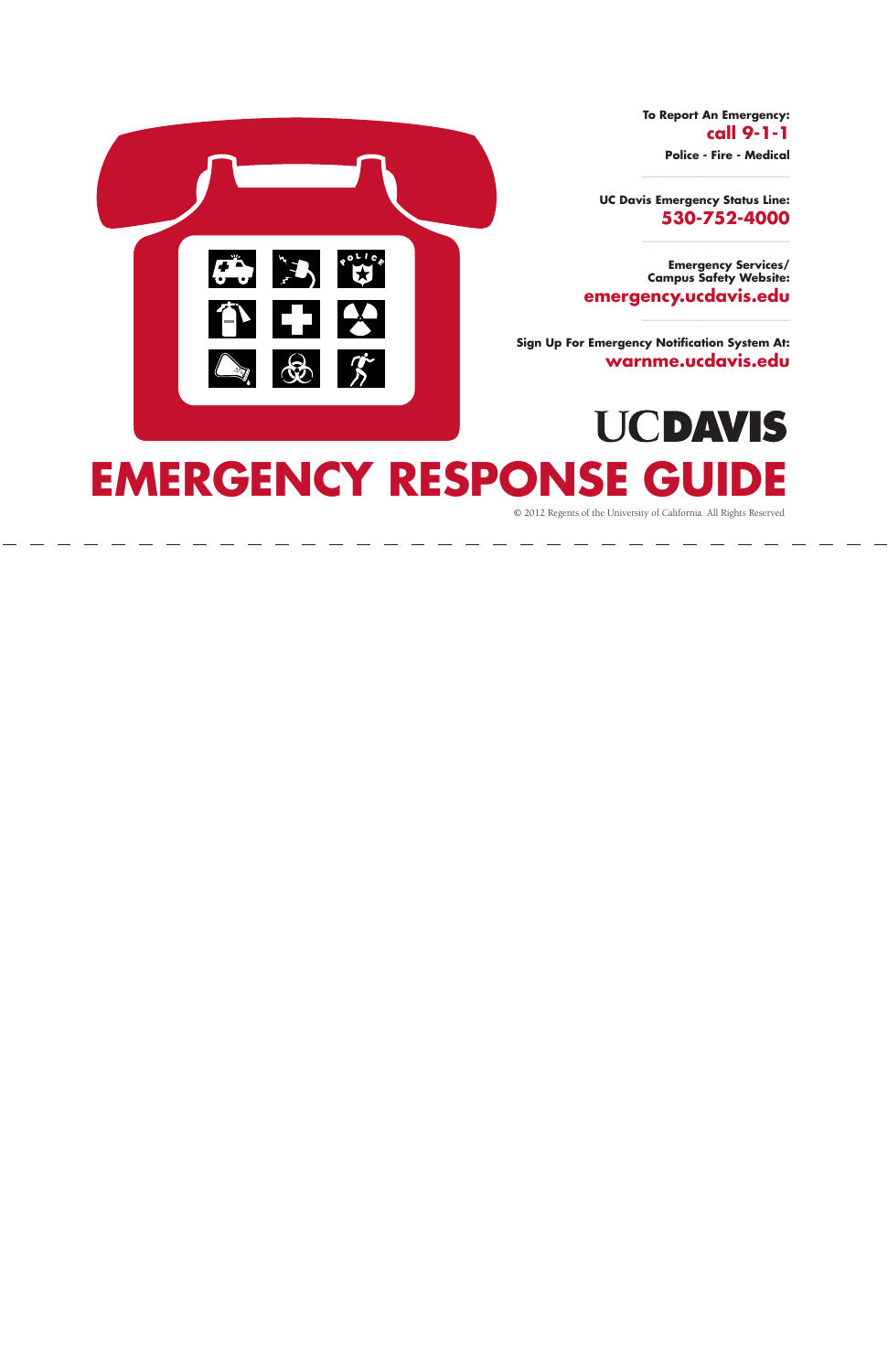# EMERGENCY CONTACTS

# **Important Phone Numbers**



POLICE - FIRE - MEDICAL

# **NON LIFE-THREATENING MEDICAL / MENTAL HEALTH INCIDENT**

Academic & Staff Assistance Program(ASAP): **530-752-2727**  Sutter Davis Hospital: **530-756-6440** (*After hours/Weekends only*)

Occupational Health Services (Employees): **530-752-6051** Student Health and Counseling Services: **530-752-2300** *(Medical)* 

**530-752-0871** *(Mental Health)*

**ON-CALL ENVIRONMENTAL HEALTH & SAFETY SPECIALIST HELPLINE** 

EH&S: *Business hours* **530-752-1493**

 **Department Safety Coordinator:**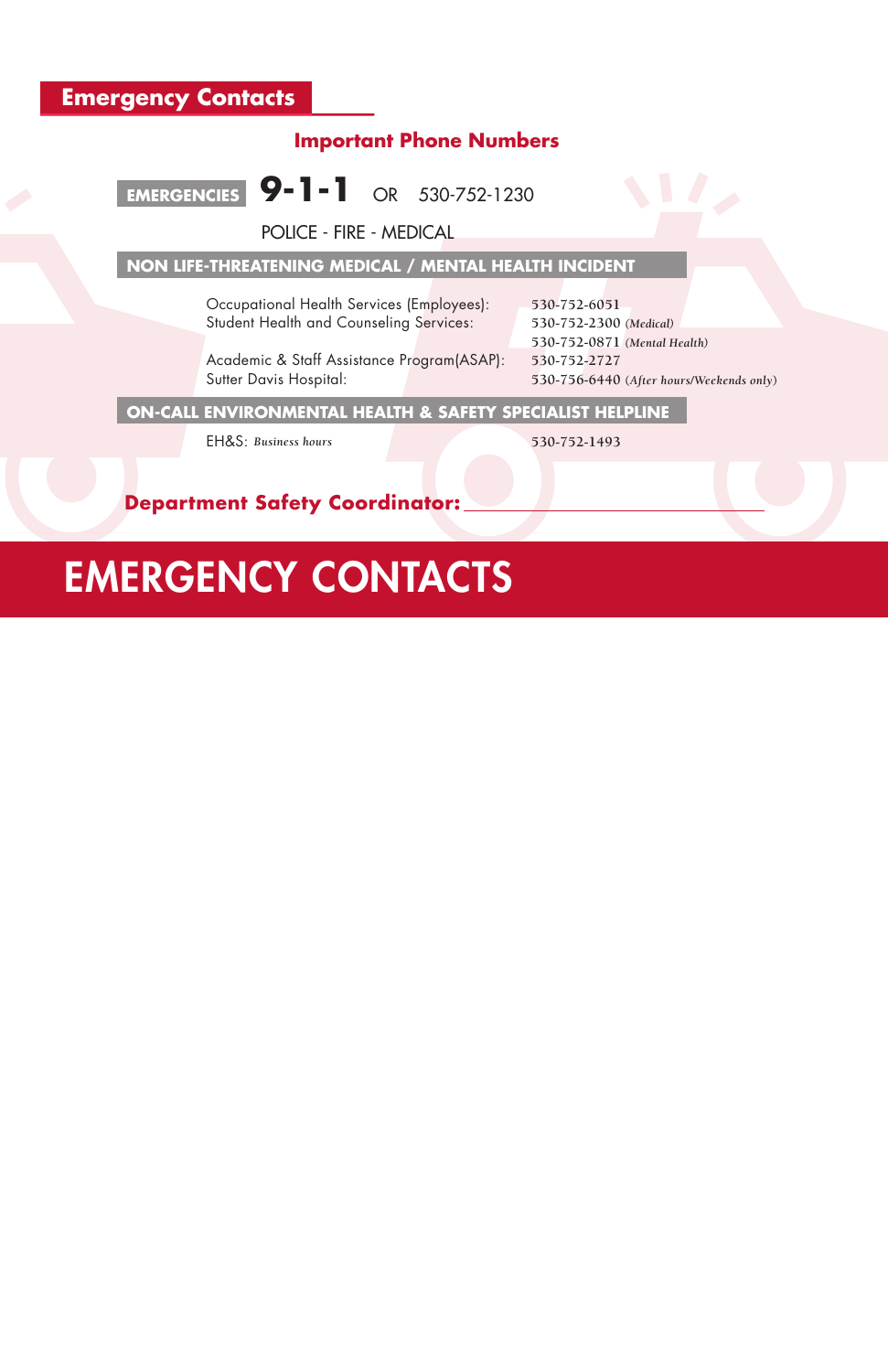# **Civil Disturbance or Demonstration**

#### **Most campus demonstrations will be peaceful and business should continue as usual.**

**9-1-1** Police - Fire - Medical 530-752-1230

- 1. Avoid provoking or obstructing the demonstrators.
- 2. Avoid any area of disturbance.
- 3. If a class, lecture or your workplace is disrupted, the offending person(s) should be requested to leave. If they refuse, call 9-1-1.
- 4. Continue with your normal routine. Stay away from doors or windows if a disturbance is outside.

| <b>Occupational Health Services (Employees):</b> | 530-752-6051 |
|--------------------------------------------------|--------------|
| <b>Student Health and Counseling Services:</b>   |              |
| Medical:                                         | 530-752-2300 |
| Mental Health:                                   | 530-752-0871 |

# CIVIL DISTURBANCE OR DEMONSTRATION

**Important Numbers**

Academic & Staff Assistance Program (ASAP): 530-752-2727

**To Report An Emergency:**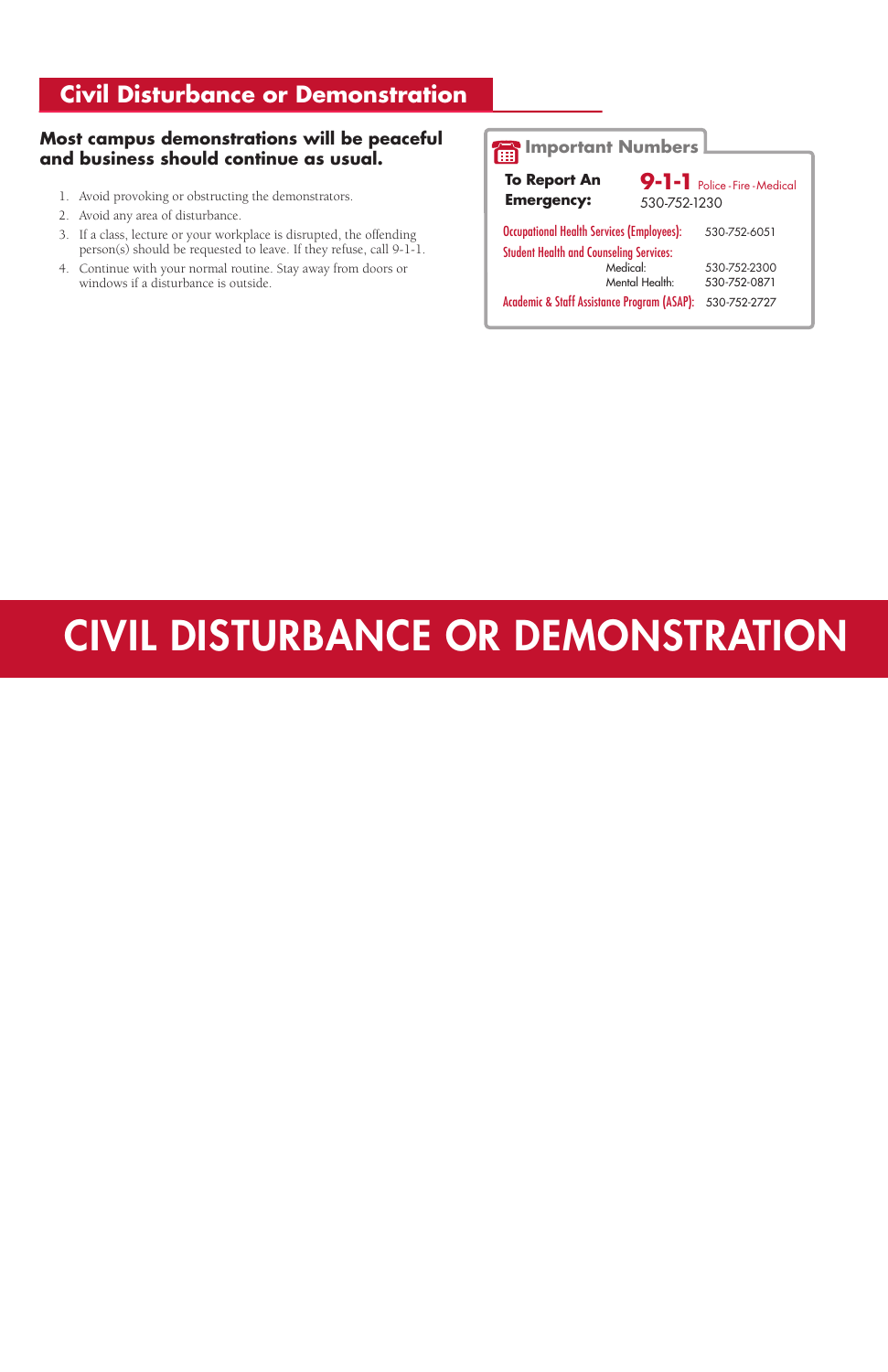# **Severe Weather**

#### **If at work:**

- 1. Monitor media reports, especially City of Davis Emergency AM 1300 radio and Sacramento KFBK 1530 AM.
- 2. Check campus e-mail for pertinent messages.
- 3. Check National Weather Service website at *www.weather.gov*
- 4. Determine if roads are safe before leaving.

#### **If at home:**

- 1. Assess conditions prior to leaving home.
- 2. Monitor available media for conditions, especially City of Davis Emergency AM 1300 radio and Sacramento KFBK 1530 AM.
- 3. Check National Weather Service website at *www.weather.gov*
- 4. Do not take risks to return to campus.
- 5. Contact your department for information.

**9-1-1** Police - Fire - Medical 530-752-1230 Occupational Health Services (Employees): 530-752-6051 Student Health and Counseling Services: Medical: 530-752-2300<br>
Mental Health: 530-752-0871 Mental Health: 530-752-0871 Academic & Staff Assistance Program (ASAP): 530-752-2727 **To Report An Emergency:**

# SEVERE WEATHER

# **Important Numbers**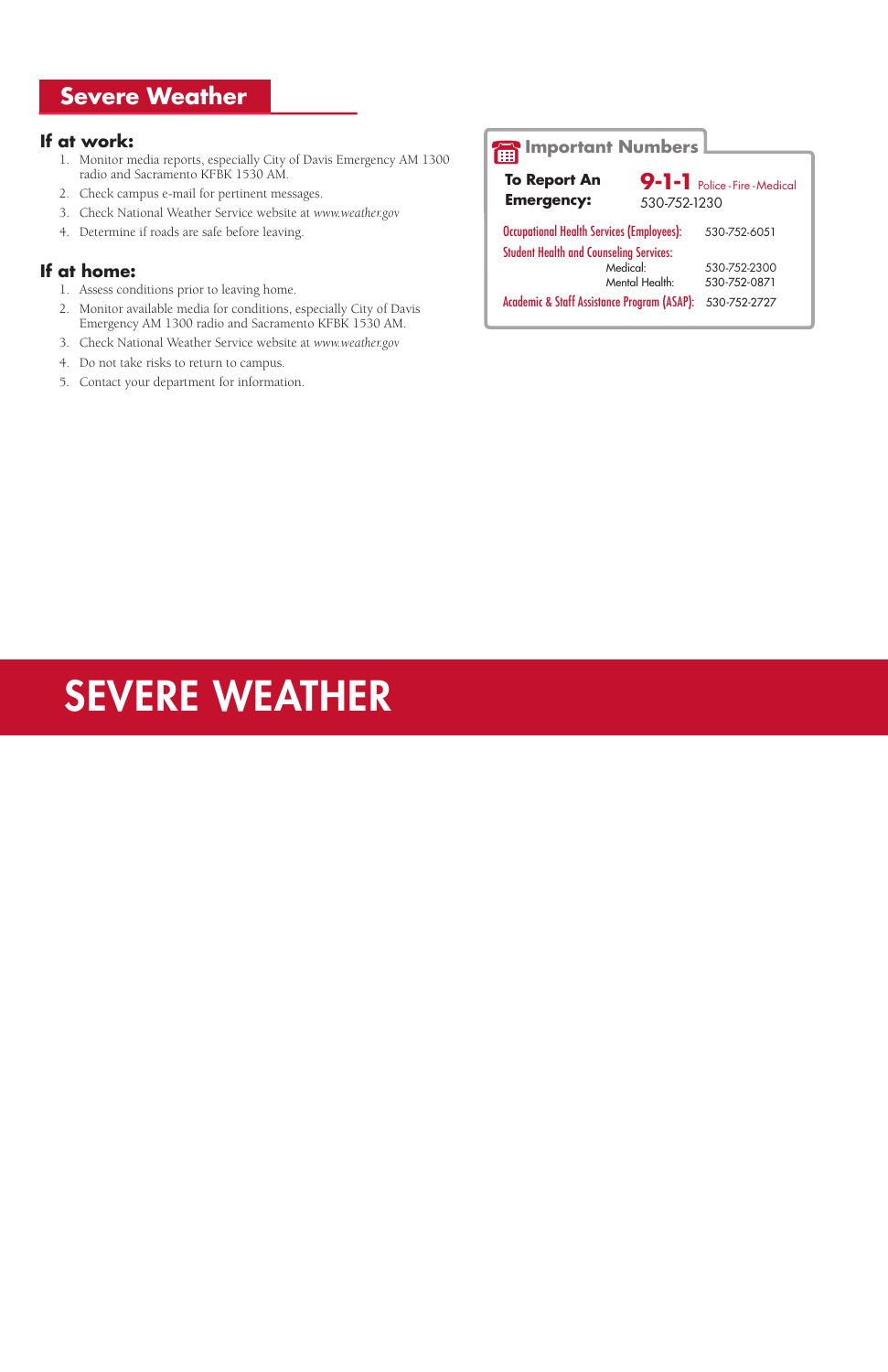# **Shelter-in-Place**

Shelter-in-place means to seek immediate shelter inside a building. This action may be taken during a release of hazardous materials to the outside air, severe weather, hostage situation, or other emergency. For shelter-inplace due to violence in progress, see the tab "Active Shooter."

#### **If you are ever advised to shelter-in-place:**

- 1. Isolate yourself as much as possible from the external environment.
- 2. Shut all doors and windows.
- 3. Seal cracks around doors and windows as best as possible (e.g., with duct tape).
- 4. Remain in shelter-in-place until the "All Clear" is announced.
- 5. Monitor all available communications.

# SHELTER-IN-PLACE

#### **Important Numbers 9-1-1** Police - Fire - Medical 530-752-1230 Occupational Health Services (Employees): 530-752-6051 Student Health and Counseling Services: Medical: 530-752-2300 Mental Health: 530-752-0871 Academic & Staff Assistance Program (ASAP): 530-752-2727 **To Report An Emergency:**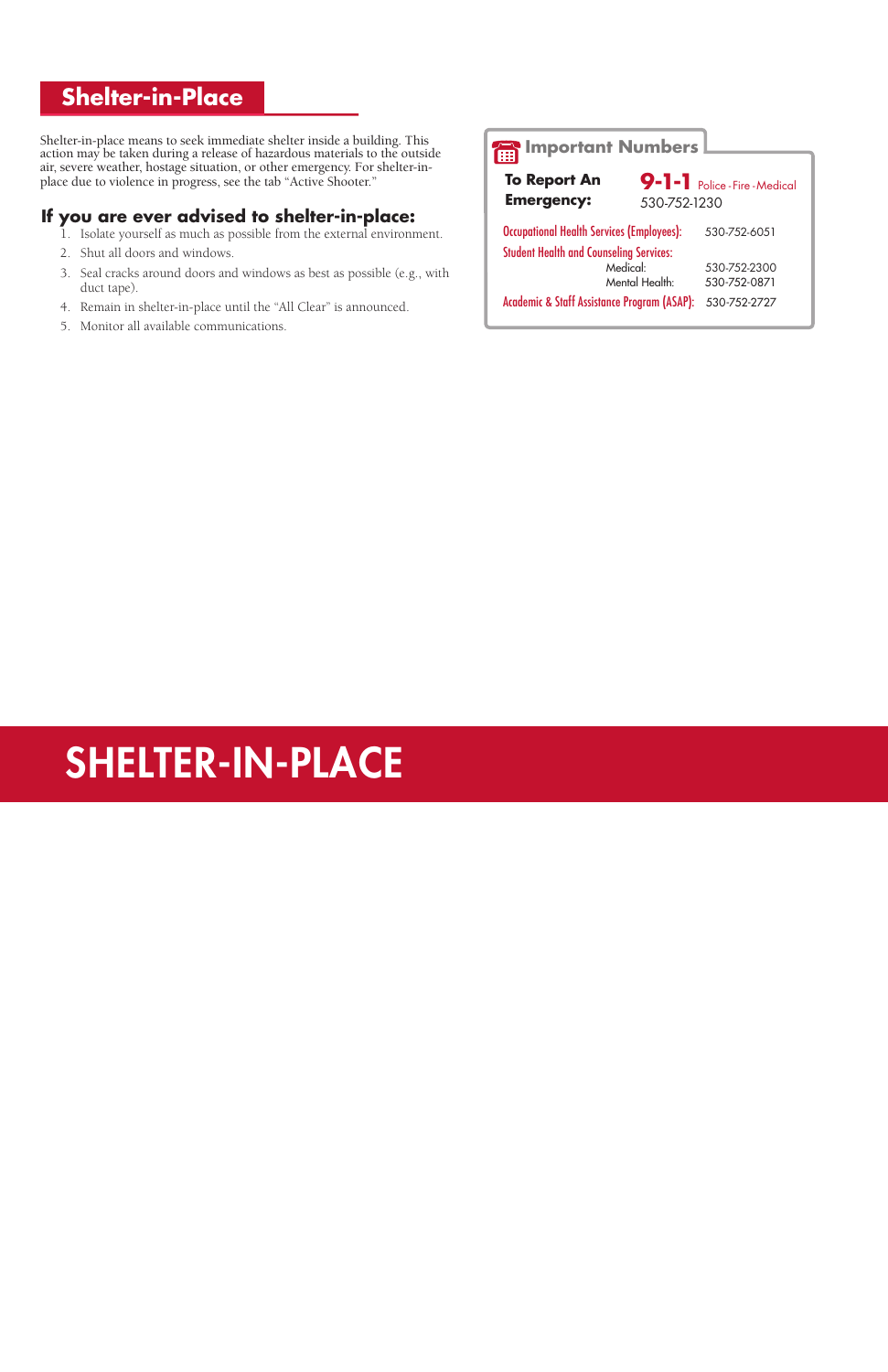# **Utilities**

### **Electrical outage**

#### Notify 530-752-1655

- 1. Evacuate the building if the fire alarm sounds.
- 2. If safe to do so, assist those who are disabled to leave the building.

#### **Elevator problem**

- 1. Use elevator phone or call 9-1-1.
- 2. If trapped inside, use the elevator emergency phone, and also activate the emergency alarm.

#### **Gas leak**

- 1. Stop all operations.
- 2. Do NOT switch lights on or off!
- 3. Do NOT turn electrical equipment on or off!
- 4. Evacuate the area.
- 5. Call 9-1-1.

## **Plumbing/flooding**

- 1. Stop using all electrical equipment.
- 2. Immediately call 530-752-1655.
- 3. Take reasonable actions to protect property and prevent damage (e.g., move adjacent equipment).
- 4. If necessary, evacuate the area.

# **Steam line stoppage/rupture**

- 1. Immediately call 530-752-1655.
- 2. Evacuate the area.

### **Heating or ventilation**

- 1. If odors come from the ventilation system, immediately call 530-752-1655.
- 2. If necessary, stop all operations and evacuate the area.

# **UTILITIES**

# **Important Numbers**

| <b>To Report An</b><br><b>Emergency:</b>               | 530-752-1230   | 9-1-1 Police-Fire-Medical |
|--------------------------------------------------------|----------------|---------------------------|
| <b>Occupational Health Services (Employees):</b>       |                | 530-752-6051              |
| <b>Student Health and Counseling Services:</b>         | Medical:       | 530-752-2300              |
|                                                        | Mental Health: | 530-752-0871              |
| <b>Academic &amp; Staff Assistance Program (ASAP):</b> |                | 530-752-2727              |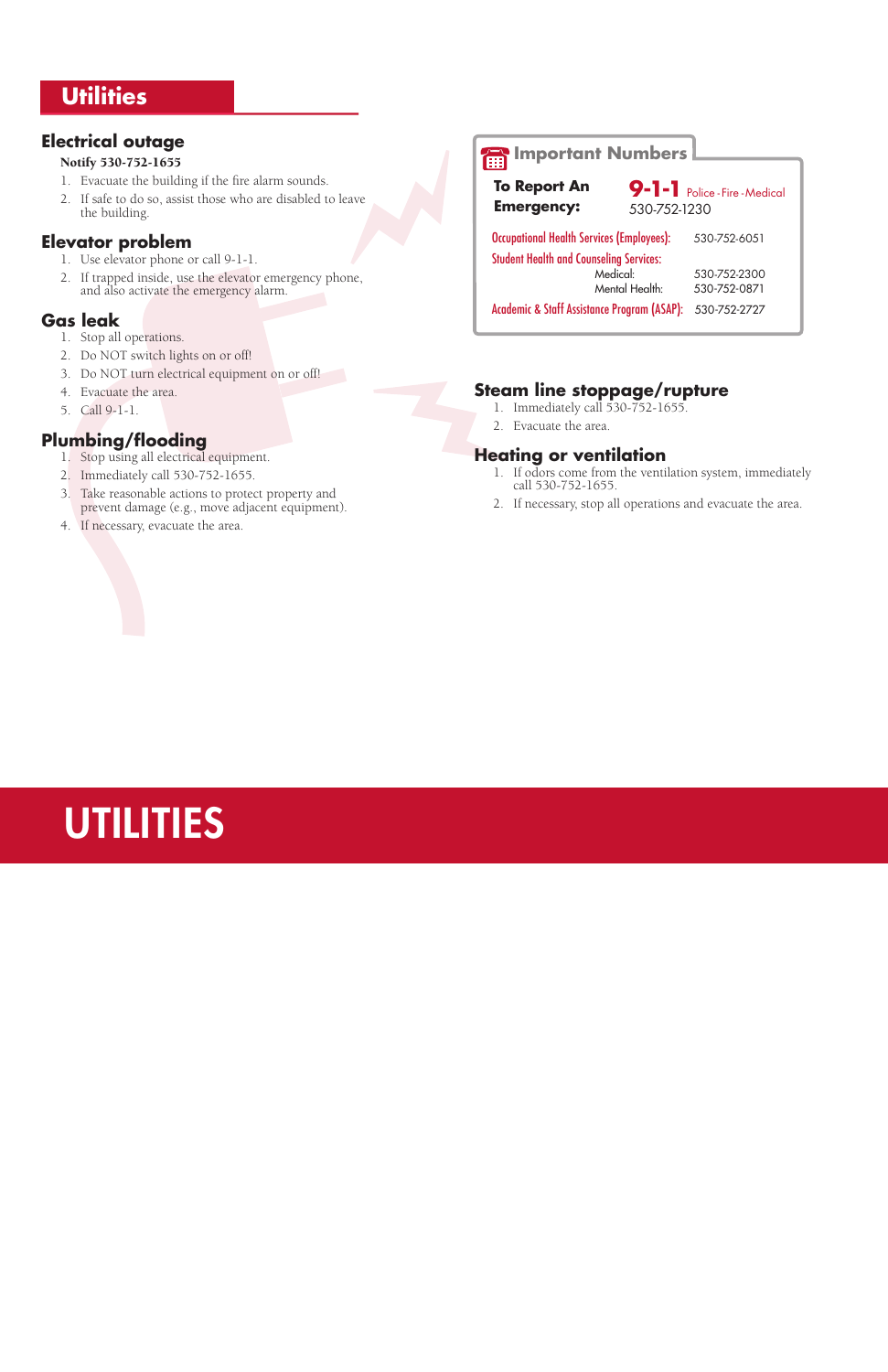# CRIME/VIOLENCE

# **Crime/Violence**

#### **To report crimes in progress or violent behavior:**

*Do NOT take unnecessary chances!* **Call 9-1-1**

## **What to do if you are held hostage**

- 1. Stay calm and be alert to situations that you can use to your advantage.
- 2. Listen to what the person is saying. Cooperate within reason.
- 3. Do not raise your voice or make sudden movements.
- 4. Try to remember all activities including times in transit, direction, distances, speeds, landmarks along the way, special odors, and sounds of transportation like train whistles, bells, construction, etc.
- 5. Generally, do not expect a good opportunity for escape. Attempts to escape should not be made unless your life is in imminent danger. Carefully calculate the best possible odds for a successful outcome.

## **Suspicious letter or package**

If you receive a suspicious letter or package:

- 1. Handle it with care. Do not shake or bump. Stay calm.
- 2. Isolate it immediately. Do not allow co-workers to mingle nearby.
- 3. Do not open, smell, touch or taste.
- 4. Call 9-1-1 and follow their instructions.
- 5. Notify your supervisor.
- 6. Wash your hands with soap and warm water for at least one minute.

## **Telephone bomb threats**

Attempt to keep the caller on the line as long as possible while noting:

- 1. Phone number, if caller ID available.
- 2. Time and date of call; age and gender of caller.
- 3. Caller's Message.
- 4. Distinguishing speech characteristics.
- 5. Background noises.
- 6. Any other conversation or comments.

#### *Then:*

- 1. Call 9-1-1.
- 2. Do not touch, handle or move a suspicious object.
- 3. Evacuate yourself and others immediately, taking your purse, briefcase, backpack, and keys with you if possible.

#### **Violent, hostile or suspicious persons**

- Take precautions to protect yourself and others.
- Actions to take depend on events and may include evacuating, hiding, or locking doors.
- Call 9-1-1 as soon as possible.

# **Important Numbers**

| <b>To Report An</b>                              |                | 9-1-1 Police - Fire - Medical |
|--------------------------------------------------|----------------|-------------------------------|
| <b>Emergency:</b>                                | 530-752-1230   |                               |
| <b>Occupational Health Services (Employees):</b> |                | 530-752-6051                  |
| <b>Student Health and Counseling Services:</b>   |                |                               |
|                                                  | Medical:       | 530-752-2300                  |
|                                                  | Mental Health: | 530-752-0871                  |
| Academic & Staff Assistance Program (ASAP):      |                | 530-752-2727                  |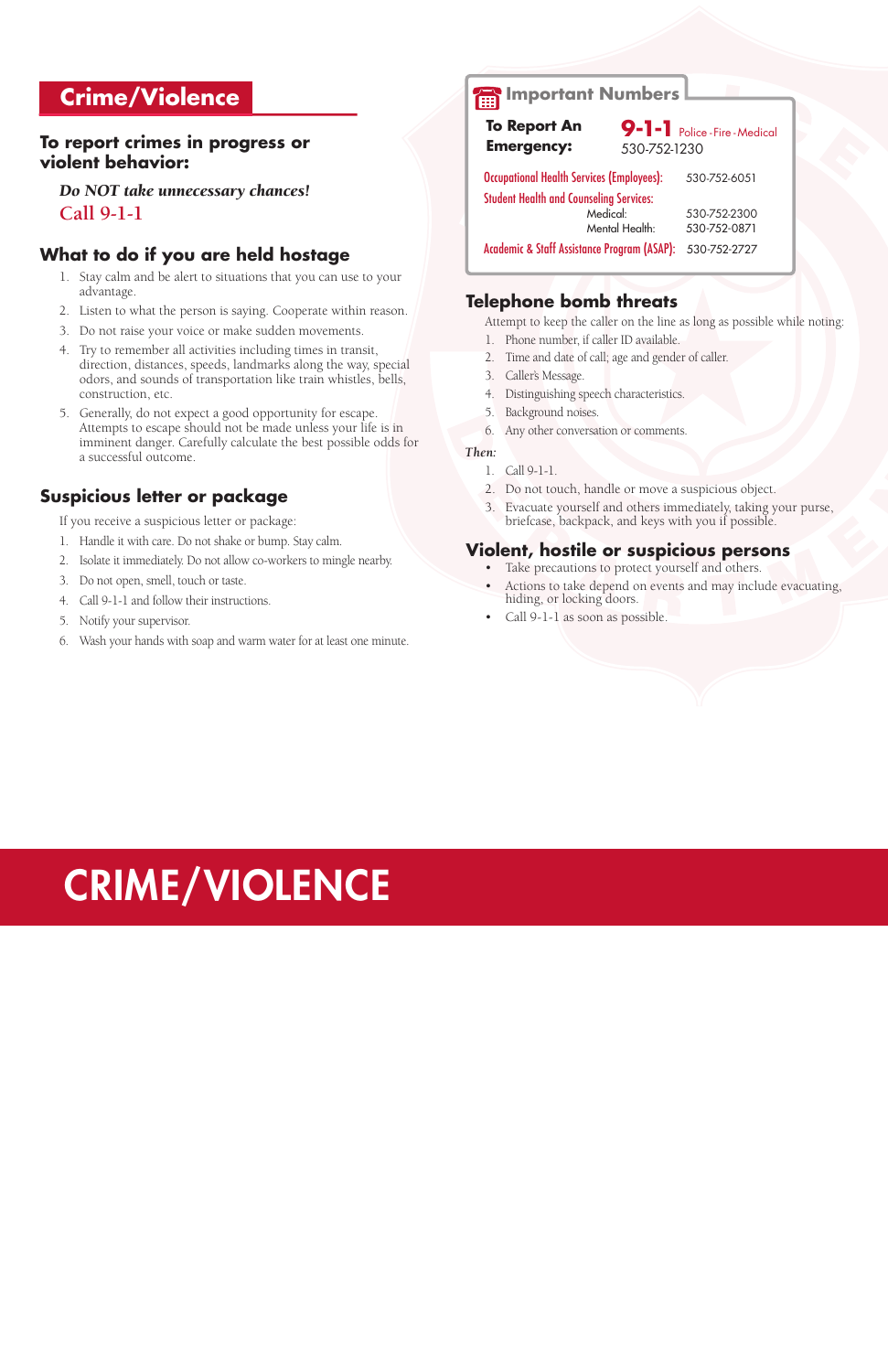# **Active Shooter**

#### **Active shooter notification (for calling police dispatch)**

- 1. To contact UC Davis Police Department, call 9-1-1 .
- 2. Provide location of incident: building name, floor level, room number.
- 3. Describe briefly what is happening (i.e. man or woman with a gun shooting).
- 4. Provide your name and phone number.
- 5. Provide physical description of suspect.
- 6. Give weapon description.

#### **Immediate actions**

- If possible, run away from the threat as fast as you can.
- If you cannot flee, lock and barricade doors. If there are no locks, barricade the door with furniture.
- Take adequate cover/protection behind solid objects that are as far away from the door as possible.
- If the assailant enters your room and leaves, lock or barricade the door after he or she has left.
- If it is safe to do so, allow others to seek refuge with you.

- Close blinds and cover windows, and turn off lights.
- Turn off all computer monitors, radios, and other electronic equipment.
- Silence cell phones after calling 9-1-1.
- If it is safe to do so, place signs in exterior windows to identify your location and the location of those that are injured.

#### **Protective actions**

- If you find yourself in an open area, immediately seek protection. Put a barrier between yourself and the assailant.
- Consider trying to escape if you know the location of the assailant and there appears to be an escape route immediately available.
- If in doubt, find the safest area available and secure it the best way that you can.
- If the shooter confronts you and you cannot flee, you can hide. You may choose to play dead, if other victims are around you. Your last option may be to fight back. This is dangerous, but depending on your situation, this could be your last option.
- Always consider the risk of exposure when opening the door for any reason.
- Attempts to rescue people should only be made if it can be done without further endangering either yourself or the persons inside of the secured area.
- Be aware that the assailant may bang on the door, yell for help, or otherwise try to entice you to open the door of a secured area.
- If there is any doubt about the safety of the individuals inside the room, the area needs to remain secured.

#### **If you are in an unsecured area**

#### **Keeping the area secure**

#### **Law enforcement response**

- UC Davis Police Department will immediately respond to the area.
- Law enforcement will locate, contain, and stop the assailant.
- Law enforcement officers may ignore you and other wounded persons until the assailant is stopped.
- Remain inside a secure area until instructed otherwise.

# **Important Numbers**

| <b>To Report An</b>                              | 9-1-1 Police-Fire-Medical |  |
|--------------------------------------------------|---------------------------|--|
| <b>Emergency:</b>                                | 530-752-1230              |  |
| <b>Occupational Health Services (Employees):</b> | 530-752-6051              |  |
| <b>Student Health and Counseling Services:</b>   |                           |  |
| Medical:                                         | 530-752-2300              |  |
| Mental Health:                                   | 530-752-0871              |  |
| Academic & Staff Assistance Program (ASAP):      | 530-752-2727              |  |

# ACTIVE SHOOTER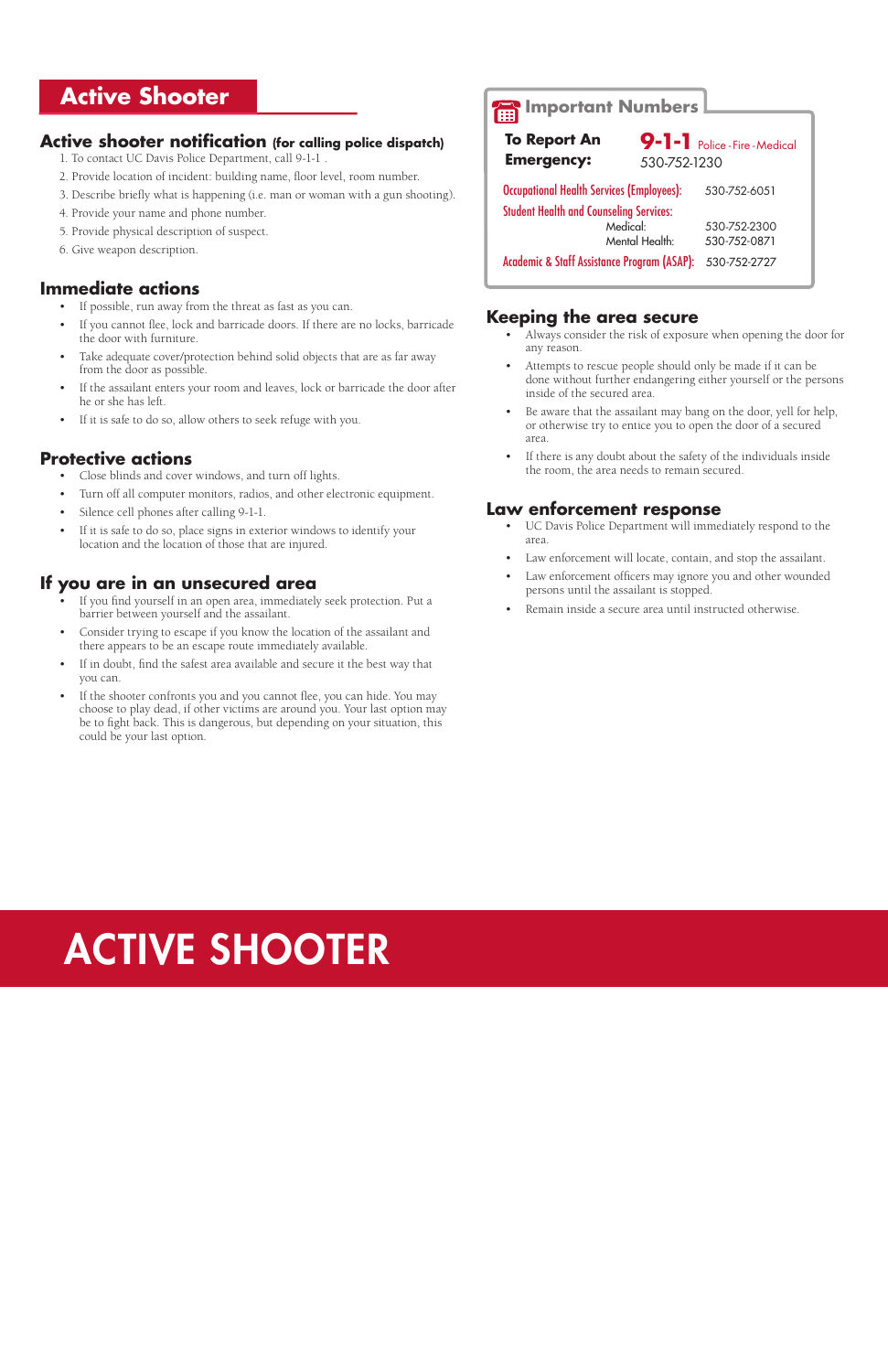# **Fire**

Report all fire incidents to 9-1-1 even if the fire is extinguished. Also, alert the UC Davis Fire Prevention of any extinguisher usage.

# **R.A.C.E.**

#### **R**escue

Rescue anyone (including yourself) who is in immediate danger from the fire. Remove these people to the closest safe area, simultaneously notifying other building occupants to evacuate the area. Use the stairs. Do not use elevators.

## **A**larm

Sound the fire alarm by pulling the nearest fire alarm pull station and calling 9-1-1.

#### **C**onfine

Confine the fire by closing all doors and windows in and around the fire area. This will help prevent the spread of smoke and fire. Shut off appliances and other equipment. Leave lights on.

#### **E**xtinguish

Extinguish the fire by using a portable fire extinguisher only if safe to do so.

### **If you can't evacuate**

- 1. Move to a safe location. In case of fire, locate a room or office with fire-rated walls, heavy or fire-rated doors and few interior openings.
- 2. If available, use a phone to notify authorities of your whereabouts and how to locate you. Also, turn on lights and hang towel or other material outside a window to mark your location.
- 3. Place wet towels or other material at the bottom of doors to keep fire and smoke out.

# **Operation and types of fire extinguishers**



# **P.A.S.S.**

**P**ull Pull the pin.



**A**im Aim the nozzle at the base of the fire.



**S**queeze Squeeze the handle.

#### **S**weep

Sweep the nozzle from side to side at the base of the flames until the fire is completely extinguished.





| Important Numbers                                                                         |              |  |
|-------------------------------------------------------------------------------------------|--------------|--|
| <b>To Report An</b><br>9-1-1 Police - Fire - Medical<br><b>Emergency:</b><br>530-752-1230 |              |  |
| <b>Occupational Health Services (Employees):</b>                                          | 530-752-6051 |  |
| <b>Student Health and Counseling Services:</b>                                            |              |  |
| Medical:                                                                                  | 530-752-2300 |  |
| Mental Health:                                                                            | 530-752-0871 |  |
| <b>Academic &amp; Staff Assistance Program (ASAP):</b>                                    | 530-752-2727 |  |

# FIRE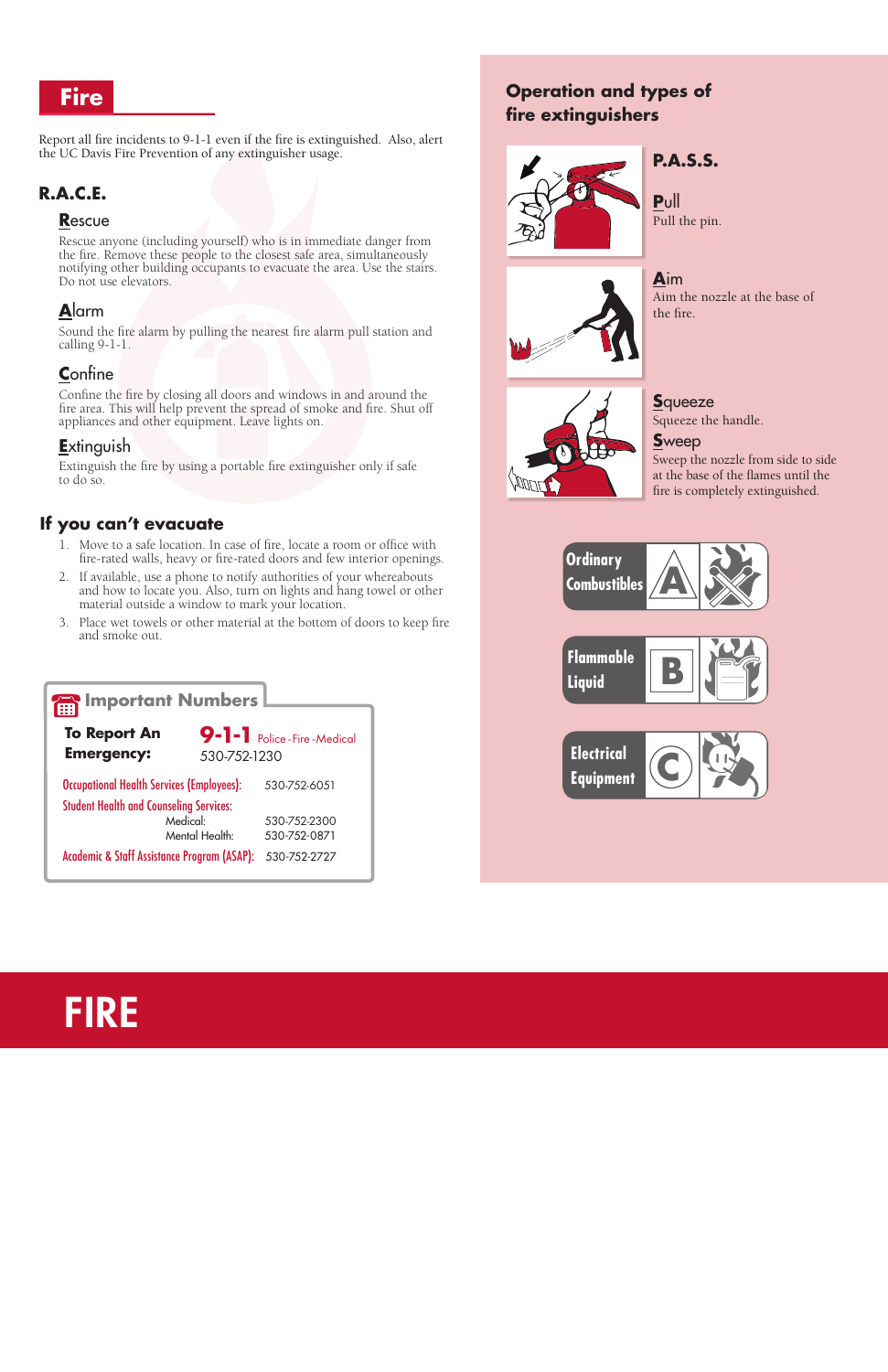# **Radiation Spill**

# **S.W.I.M.**

Stop the spill. **W**arn others. **I**solate the area. **M**inimize your exposure.

# **ARE YOU CONTAMINATED?**

- Call **9-1-1** for medical emergency.
- • Remove contaminated clothing.
- • Skin and hair: Wash 2-3 minutes with soap/ detergent and water. Repeat 3 to 4 times only, using care not to abrade the skin. Monitor.
- • Eyes, ears, nose, mouth, and wounds: Flush with large amounts of water, call EH&S.
- If ingested: Call **9-1-1.**

# **HOW BIG IS THE SPILL?**

MAJOR: milliCurie quantities

**• Call 9-1-1.**

**9-1-1** Police - Fire - Medical 530-752-1230 Occupational Health Services (Employees): 530-752-6051 Student Health and Counseling Services: Medical: 530-752-2300<br>Mental Health: 530-752-0871 530-752-0871 Academic & Staff Assistance Program (ASAP): 530-752-2727 **To Report An Emergency:**

MINOR: microCurie quantities

• Initiate cleanup by lab staff.

# **Important information**

| <b>First Aid Kit Location:</b> |            |
|--------------------------------|------------|
| <b>Principal Investigator:</b> |            |
|                                | <b>EXT</b> |
|                                |            |
| <b>Back-up Contact:</b>        |            |
|                                | <b>EXT</b> |
|                                |            |

# **Important Numbers**

# RADIATION SPILL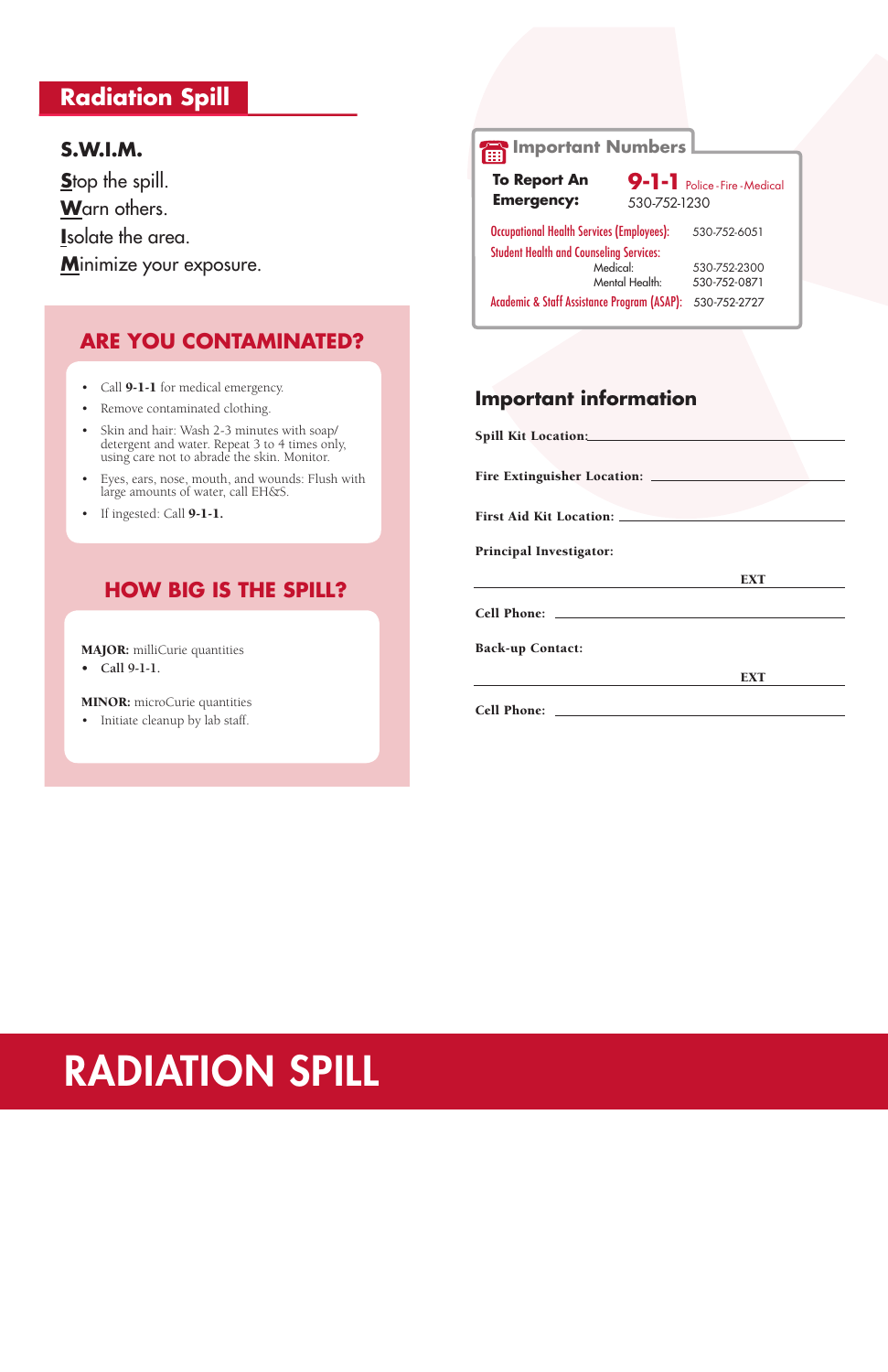# **Chemical Spill**

# **Important information** Spill Kit Location:

| <b>Fire Extinguisher Location:</b> |            |
|------------------------------------|------------|
|                                    |            |
| <b>First Aid Kit Location:</b>     |            |
| <b>Principal Investigator:</b>     |            |
|                                    | <b>EXT</b> |
| <b>Cell Phone:</b>                 |            |
| <b>Back-up Contact:</b>            |            |
|                                    | <b>EXT</b> |
| <b>Cell Phone:</b>                 |            |

# **ARE YOU CONTAMINATED?**

- • Call **9-1-1**.
- Evacuate area.
- Tell others.
- Close doors (do not lock).
- • Call **9-1-1** for medical emergency.
- • Remove contaminated clothing.
- • Find nearest eyewash and shower; wash for 15 minutes.
- Check for signs of irritation.
- • Notify Principal Investigator (PI).

# **RESTRICT ACCESS TO SPILL**

**If the spill is hazardous, more than 500 mLs, or if the spill area is bigger than an "8.5 X 11" sheet of paper, then:**

9-1-1 Police - Fire - Medical 530-752-1230

#### **If the spill is not hazardous, less that 500 mLs, or spill area is smaller than an 8.5" x 11" sheet of paper, then:**

Initiate clean-up by lab staff if they:

- • Know hazards and clean-up procedure.
- • Know location of spill kit.
- • Can clean spill within one hour.
- • Wear personal protective equipment (PPE).

# CHEMICAL SPILL

# **Important Numbers**

Occupational Health Services (Employees): 530-752-6051 Student Health and Counseling Services: Medical: 530-752-2300 Mental Health: 530-752-0871

Academic & Staff Assistance Program (ASAP): 530-752-2727

**To Report An Emergency:**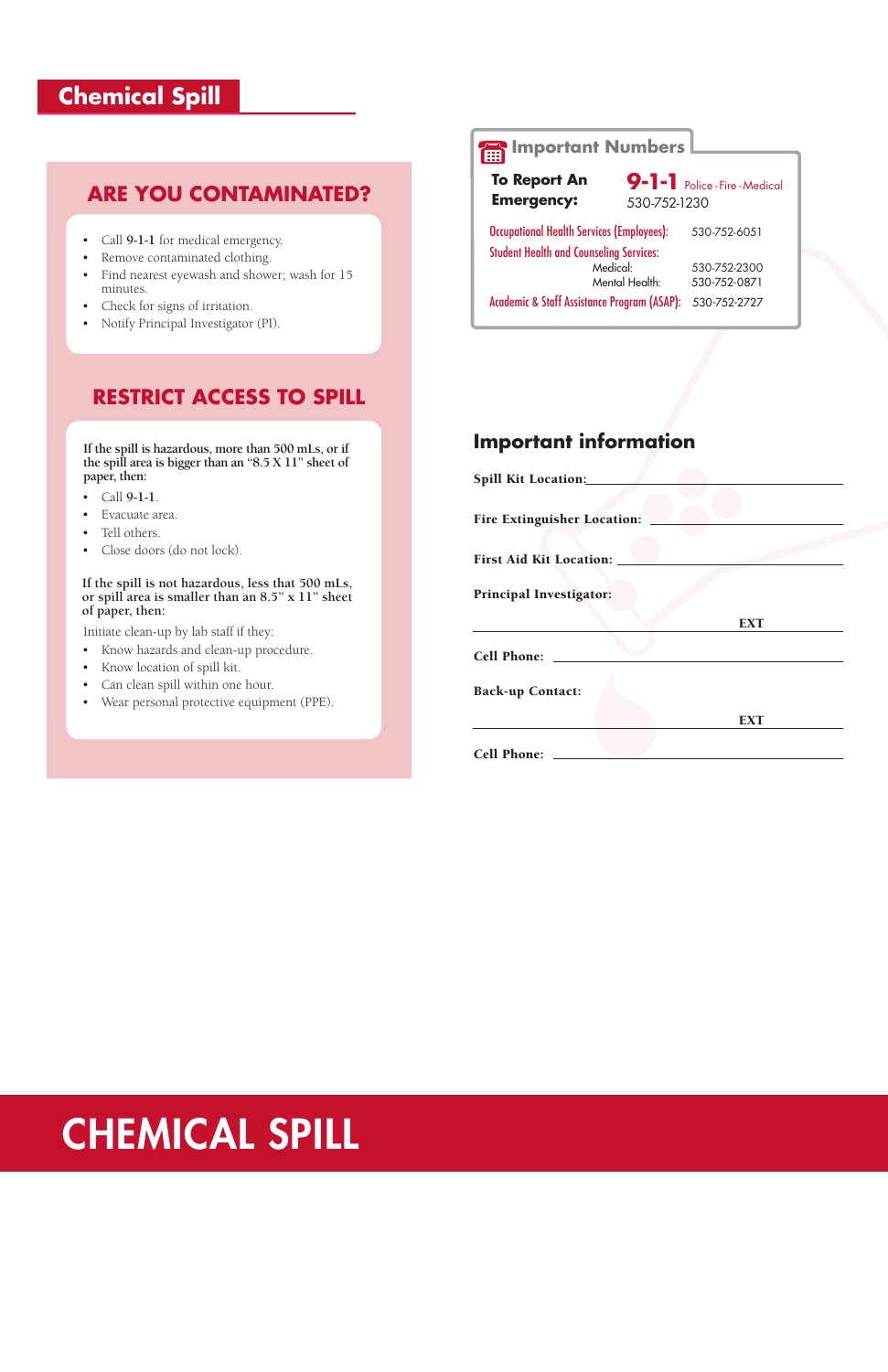# **Biological Spill**

# **Important information**

| Spill Kit Location:                  |            |
|--------------------------------------|------------|
|                                      |            |
|                                      |            |
| <b>First Aid Kit Location: _____</b> |            |
|                                      |            |
| <b>Principal Investigator:</b>       |            |
|                                      | <b>EXT</b> |
|                                      |            |
|                                      |            |
| <b>Cell Phone:</b>                   |            |
|                                      |            |
| <b>Back-up Contact:</b>              |            |
|                                      | <b>EXT</b> |
|                                      |            |
|                                      |            |
| <b>Cell Phone:</b>                   |            |
|                                      |            |

# **ARE YOU CONTAMINATED?**

- • Remove contaminated clothing.
- • Find nearest eyewash and shower; wash for 15 minutes.
- • Check for signs of irritation.
- • Notify Principal Investigator (PI).

# **BIOLOGICAL SPILL (SAFETY NET 127)**

- • Call **9-1-1** if spill is greater than 500 mLs.
- Restrict access to spill, warn others (verbally or post a sign).
- • Prevent spill from spreading or going into drains or waterways (collect or absorb spilled material).
- • Clean affected area.

## **SHARP OR NEEDLE STICK CONTAMINATION**

- • Flush affected area with water for 15 minutes.
- Locate first aid kit.
- • Avoid strong disinfectants (e.g. bleach).
- • Apply pressure with clean gauze to control bleeding.
- • Retain sharp or needle and syringe in puncture-proof container.
- • Call Occupational Health Services for medical attention 530-752-6051.
- • Report to Principal Investigator (PI).

# **Important Numbers**

 530-752-1230 **Emergency: To Report An** 

| <b>Occupational Health Services (Employees):</b>         | 530-752-6051 |
|----------------------------------------------------------|--------------|
| <b>Student Health and Counseling Services:</b>           |              |
| Medical:                                                 | 530-752-2300 |
| Mental Health:                                           | 530-752-0871 |
| Academic & Staff Assistance Program (ASAP): 530-752-2727 |              |

**9-1-1** Police - Fire - Medical

# BIOLOGICAL SPILL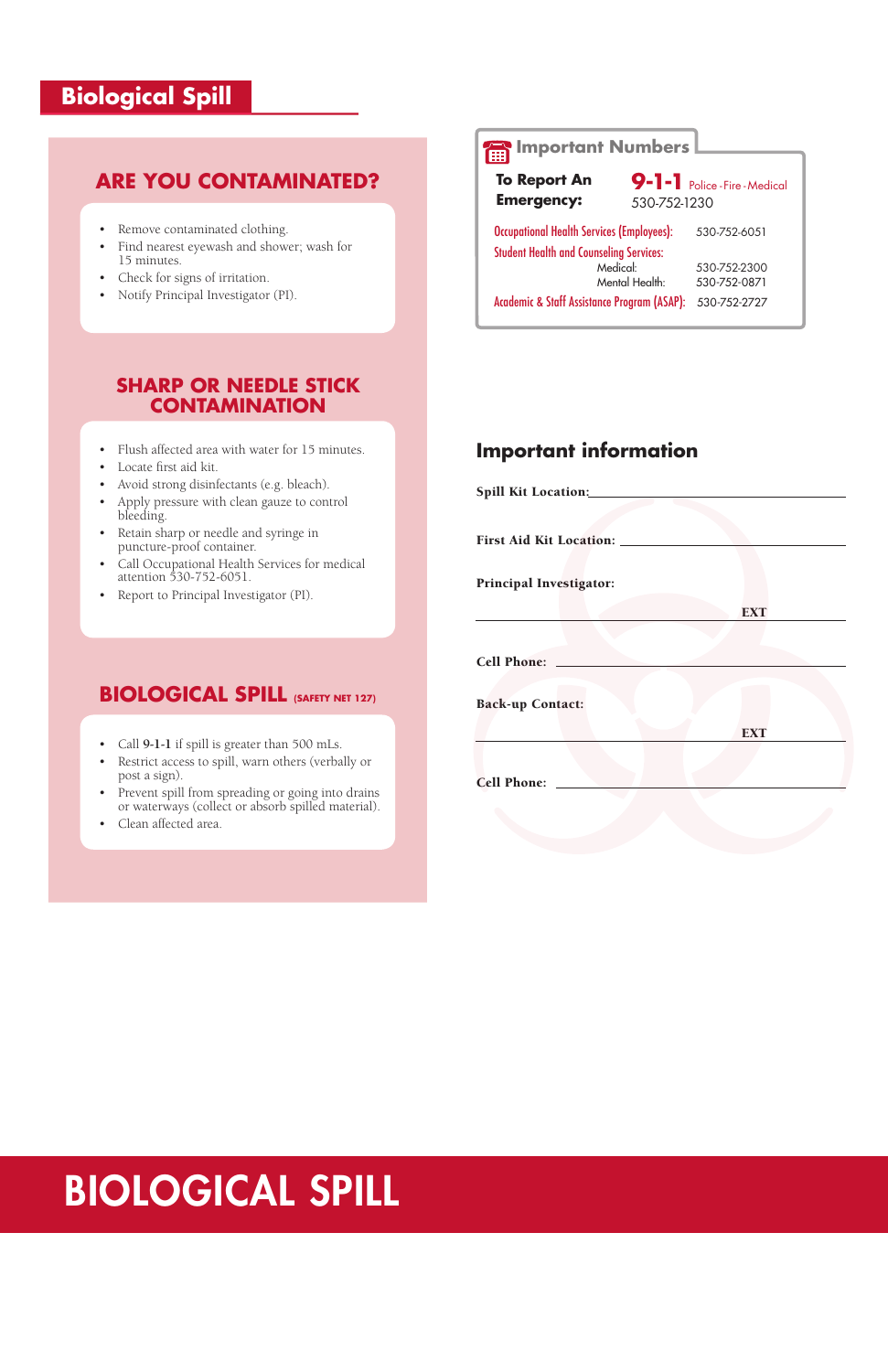# BUILDING EVACUATION

# **Building Evacuation**

# **BUILDING EVACUATION**

If a building evacuation is necessary, the following steps should be observed:

- 1. Emergency procedures and state law require that everyone exit a building when a fire alarm is activated.
- 2. Evacuation procedures should be followed according to your department's plan.
- 3. Be aware of all exits from your area and building. Know the routes from your work area.
- 4. Do not use elevators for fire/earthquake evacuation because they may be damaged and unreliable.
- 5. Proceed toward the nearest safe exit. Take your purse, briefcase, backpack and keys with you if possible.
- 6. Assist persons who are disabled to exit the building.
- 7. After exiting your building go directly to your pre-arranged assembly area. If that area is no longer safe, determine the safest place away from imminent danger.
- 8. Wait for instructions from emergency personnel. DO NOT return to your building until notified by emergency personnel.

Localized events, such as a single building fire or a chemical release, would require evacuation of the immediate area. UC Davis Fire Department or Police Department would direct the building evacuation. During an evacuation, Transportation and Parking Services (TAPS) and the UC Davis Police Department will direct traffic at major intersections to maintain a smooth flow of vehicles.

#### **EVACUATION OF PERSONS WITH DISABILITIES**

During emergencies when an elevator is not available for use, the following procedures have been developed to handle situations in multi-story buildings for those unable to use the stairs:

- 1. When the fire alarm is activated, designated personnel should assist/escort individuals with mobility, visual, and hearing disabilities to a safe location (enclosed stairwell landing that leads to an exterior exit at the ground level).
- 2. Someone should remain with the individual while another person notifies arriving emergency personnel of the location of anyone who needs assistance.
- 3. The instructions of the emergency responder should be followed, and no attempt should be made to move the individual to another building level unless there is imminent danger, e.g., there is heavy smoke in the stairwell.
- 4. Individuals unable to utilize the stairs and working alone should call 9-1-1 and report the location of their planned refuge (stairwell landing).
- 5. Anyone unable to reach a stairwell (for instance due to smoke), should close all doors into their area, call 9-1-1 and wait for emergency personnel to arrive.

#### **Assembly Area:**